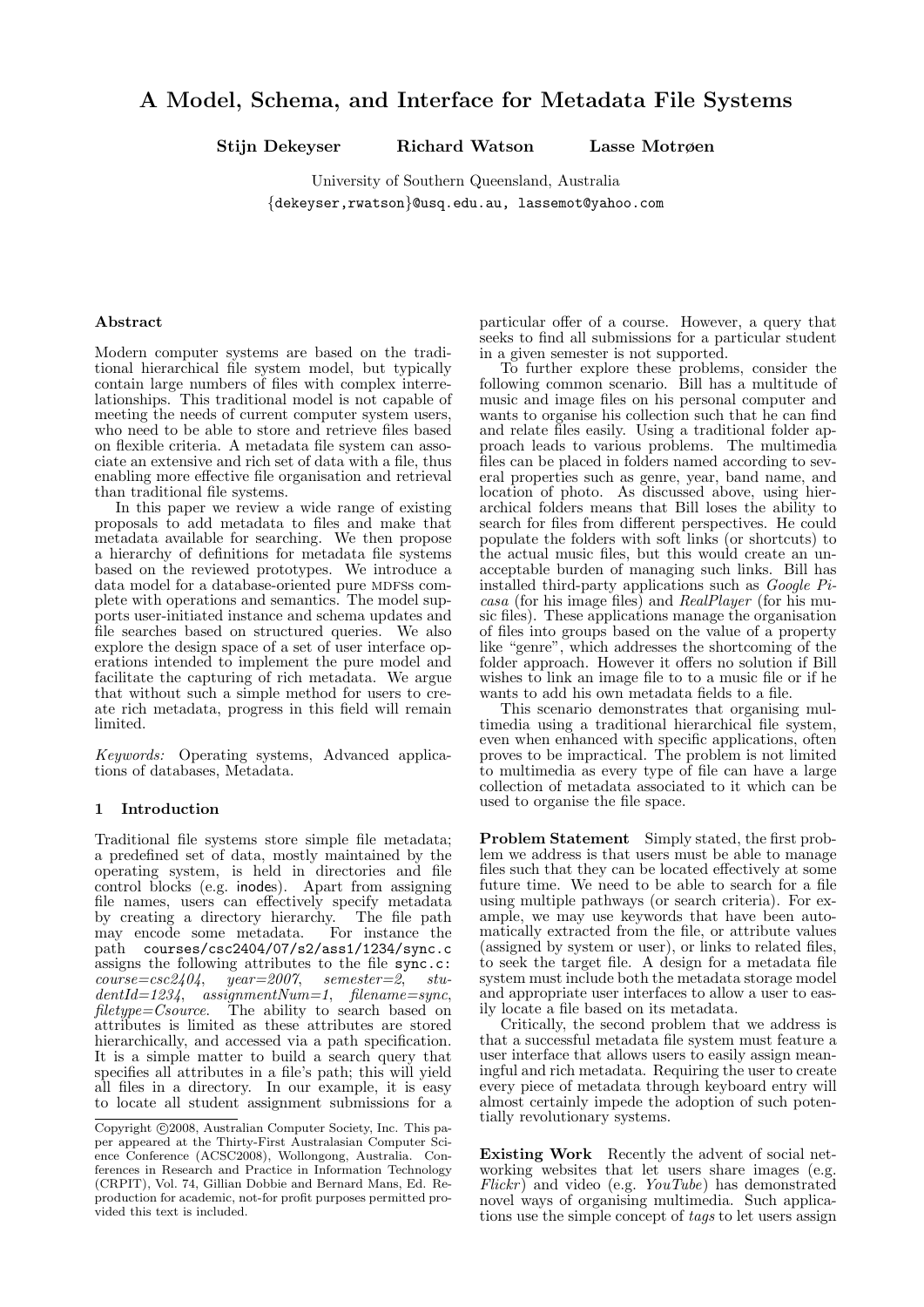metadata to their files, and allow others to search for files easily. On the users' own computers, more advanced applications such as Picasa and Google Desktop offer automated collection of metadata and use localised databases to store metadata and use it in search. Solutions proposed by researchers in the past decade took a more comprehensive approach by extending file systems with metadata functionality. On the commercial side, Microsoft is attempting<sup>1</sup> to implement a metadata file system called  $\hat{W}$ inFS. We review these efforts in Section 2.

Contribution It is clear that various approaches to create, manage, and use metadata for files are being considered and developed, and that there is no single solution currently available that has wide adoption or satisfactorily solves all issues. In this paper we review a wide range of existing proposals to add metadata to files and make that metadata available for searching. We then propose a taxonomy for metadata file systems based on the reviewed prototypes. We introduce a data model for a database-oriented pure MDFS complete with operations and semantics. We explore a number of interesting and non-trivial issues that must be solved before a full-scale pure MDFS can be implemented. We also discuss two prototype implementations of our model and outline user interface interactions to capture rich metadata.

As evidenced by the fact that a major software company has not been able to deliver one after many years of work, it is clear that creating a truly useful and powerful MDFS is a daunting task. The problems are likely not only technical, but also of a more human nature (complexity for users, compatibility issues for businesses, etc). We therefore present our work as a modest step and as a basis for future extensions.

Note that the work presented in this paper is, within the context of computer science, of a highly multidisciplinary nature, drawing on results from multimedia systems, databases, programming languages, file systems, and human-computer interfaces.

# 2 Review of Existing Proposals and Systems

In this section we present existing systems and research proposals that attempt to overcome some of the shortcomings that are present in traditional hierarchical file systems. They include file systems specifically designed to make use of metadata and applications that make use of existing file systems to organise files. Due to space restrictions we refer the reader to [15] for a more detailed review of these and other systems (e.g. Nebula [3], Windows Media Player, etc).

Google Desktop Google Desktop provides a set of features that allows users to search for content on their computers, based on file name and, for some file types, content as well. When Google Desktop is installed on a system, it automatically indexes files on the computer. The index of words extracted from file names and, where possible, file content are stored in a local database. When new files are added to the system, or files are modified, the index is updated. Google Desktop relies on keyword search rather than structured queries. A search will retrieve a list of documents which are to some extent relevant to the keywords entered by the user. Hence, both the user interface and the kind of results are similar to those in the Google web search engine. A significant limitation is that users are not able to modify any metadata associated with a file. This can only be done by altering the file itself which will result in re-indexation. Windows Desktop Search is a similar system, based on the research prototype Stuff I've Seen (SIS) [7].

MIT Semantic File System The MIT Semantic File System [11] is one of the first file systems to address the shortcomings of traditional tree structured file systems. The main aim of the MIT Semantic File System (SFS) is to allow users to access files based on file content, as well as accessing files by name.

MIT SFS is designed to be integrated into a tree structured file system and it does so through the concept of virtual directories. Each virtual directory is interpreted as a query and contains symbolic links to the actual files stored in the underlying file system.

In order for SFS to provide file access based on file content (to make use of virtual directories as queries) the content of a file needs to be extracted. SFS does this by associating each file type with a transducer program that will extract the relevant metadata from files in the system. Each file type will have a specific transducer, and each transducer will be specifically designed to extract desired attributes and values from a file type. For example, a transducer for an email file may extract attributes "To", "From" and "Subject". MIT SFS comes with a set of default transducers that can handle the most common file types, but users are also able to implement their own transducers. A transducer table is used to determine which transducer to use for a certain file type.

Gifford et al. [11] outline some of the shortcomings of MIT SFS. The first point mentioned is that of the query language that each virtual directory can be associated with. MIT SFS offers only a basic query language that prohibits users from using boolean operators (such as 'OR', 'AND', etc.) to specify their queries. Users are also unable to assign metadata to files manually. It is also recognised by  $[11]$  that a more expressive data model should be utilised, instead of relying on simple attribute-value pairs.

To some extent, the open-source project MoveMetaFS [16] is similar to MIT SFS. The MMFS allows users to associate a set of tags to a file. The tags can be queried in a simple manner. The project mainly focusses on user interface operations to tag files, using a similar, but more limited, technique as we coined in [6] and describe in more depth in Section 7.

Haystack The Haystack project [12] is mainly based on the argument that developers cannot predict the ways a user wants to utilise information. All users have different needs and preferences when it comes to accessing information. Users should be able to specify relationships between different information objects, how these relationships should be presented, and how information should be gathered. Haystack currently accomplishes the required flexibility by storing all data using RDF [13]. Metadata for information objects in Haystack is initially automatically captured when a file is added to the system. It does so by generating RDF data using an extractor similar to MIT's transducer. The user interface for Haystack also allows users to easily modify metadata associated with files.

Aside from significant performance issues, an important shortcoming of the Haystack system is the absence of an API that other applications may use. Users have to interact with Haystack using its own user interface.

WinFS WinFS, like Haystack, attempts to offer a file system that allows information objects to be dy-

<sup>1</sup>Both the history and future of WinFS is relatively opaque. Contrary to earlier plans, it has not been shipped with Microsoft's Windows Vista operating system.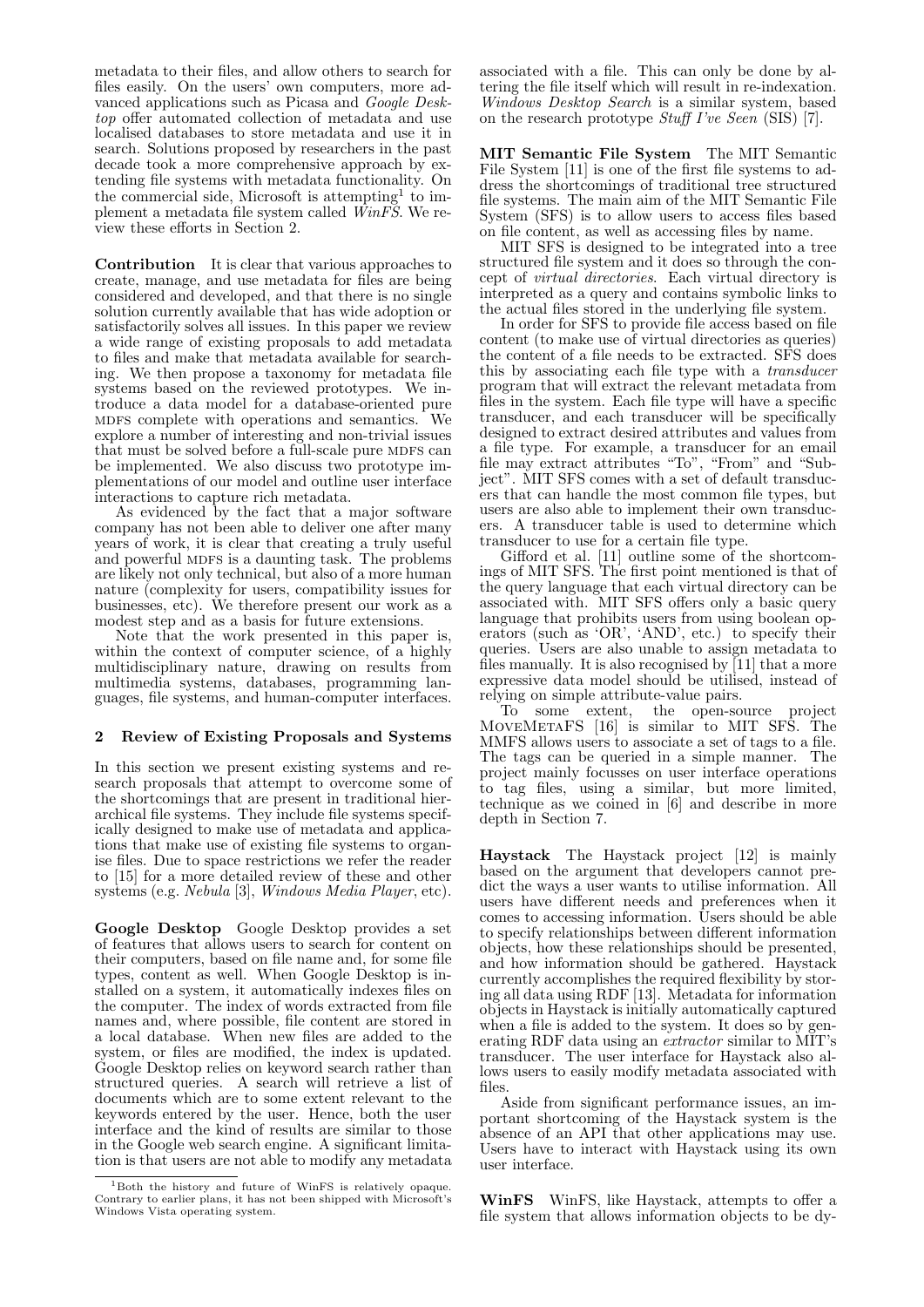namically related to other information objects. Objects in WinFS can range from files of various types to persons, meetings, locations, etc., and they are all treated as information objects. The WinFS data model offers a rich set of operations that lets applications create, modify and query information objects, and is implemented on a relational database back-end.

WinFS allows applications to modify metadata stored in WinFS along with the schema for each information object, but offers only limited functionality to end-users. We argue that this unnecessarily curtails the usefulness of the system.

A less comprehensive open source project similar to WinFS is GNOME Storage which also uses a relational database backend. However, Storage focuses more on end-user keyword search rather than applications formulating structured queries. For more information on Storage and other systems we again refer the reader to [15].

Graffiti Graffiti [14] is a distributed organisation layer that augments an existing file system to add user-defined metadata and provide sharing of metadata across users and hosts. Graffiti supports the association of a simple text string tag with either a file or a pair of files (a named link). Apart from a linking capability, this differs from the common tagging systems (e.g. Flickr) in that it is generic rather than application-specific. Command line and graphical interfaces are provided.

While its metadata structure is unsophisticated, Graffiti addresses the problem of sharing files and metadata with some success. File checksums are used to ensure that a file and its metadata can be synchronised across multiple platforms. See section 5.2 for more discussion.

Linking File System The Linking File System [1] (LiFS) is a prototype implemented on top of a Linux filesystem. It augments a traditional file system with user specified attributes on files, and links between pairs of files. Links also have an associated set of attributes. The attributes are key/value pairs. LiFS implements the concept of a file trigger, which is an executable file attribute, encoded as a pattern/action pair. When a file operation occurs that matches the pattern, the associated action is executed. This generic mechanism is similar to the MIT SFS's transducer concept and could be used to implement the automatic collection of metadata (see Section 4.3).

The LiFS approach addresses the requirements of storing arbitrary user metadata. However, the absence of a metadata schema is an obstacle to the creation of advanced user interfaces, and implementation of powerful search queries. LiFS does not accommodate either specialisation of metadata for related file types through inheritance, or the ability to create non-file objects that could be linked to files. While the LiFS model is expressible using a database style model like WinFS, or that described in this paper, the reverse is not true.

# 3 A Taxonomy of Metadata File Systems

The full review of existing proposal and systems [15] brings to light a number of features which can be used to classify the systems into categories, and assist in constructing a taxonomy for a variety of metadata file systems and applications.

Data Model The data model for the reviewed systems ranges from attribute-value pairs over a relational model to RDF graphs.

- Metadata–Filesystem integration Some applications maintain metadata in special purpose databases, and offer no filesystem functionality (e.g. for launching files). More advanced systems integrate the storage of metadata within the file system itself, and also offer rich operations on files.
- Metadata Capture and Modification Most systems implement the concept of the MIT SFS transducer to capture metadata automatically. Few systems allow users to modify the metadata manually. Hence, rich metadata that is impractical to capture automatically (e.g. appearance of persons in images) is often neglected (some applications will allow users to add information in a predefined "comments" field).
- Metadata Schema Modification very few systems allow users (or even applications) to modify the schema of the metadata store. Hence it is often impossible to create new types, new attributes, or new relationships between types.
- Dynamic Views Only a few systems support the concept of dynamic views of objects defined by metadata properties. In addition, the expressive power of the view definition language is very limited.

We now propose a hierarchical classification of metadata file systems and applications.

Definition 1 (Metadata Enabled Application). A Metadata enabled application is a stand-alone software package that runs on top of a host file system and has the following properties:

- 1. Manages its own database of metadata for files of a limited number of types.
- 2. Has a user interface that allows files to be organised based on the metadata, and allows users to search for files using keywords or simple attribute-value comparison.

Such applications typically lack the ability to relate files of different types and to modify the schema of the metadata store. Examples of such tools include Google Picasa, Windows Media Player, Graffiti, and even MIT SFS.

Definition 2 (Rich Metadata Applications). A rich metadata application supports the features of a metadata enabled application and also runs on top of an existing file system. It has the following additional features:

- 1. Allows end-users full power to manage metadata previously captured automatically, and allows users to relate files of different types.
- 2. Allows the schema for the metadata store to be modified.

Such applications typically lack an API that other applications can use, and are not well integrated with the host filesystem. Examples of rich metadata applications include Nebula and Haystack.

Definition 3 (Metadata File Systems). A Metadata file system (MDFS) supports the features of a rich metadata application but is tightly integrated with the traditional features of a filesystem. In addition it uses an expressive data model (i.e. relational, objectrelational, object-oriented, or semi-structured), and has a comprehensive API to be used by third-party applications. Examples of such systems include Microsoft's WinFS and GNOME's Storage.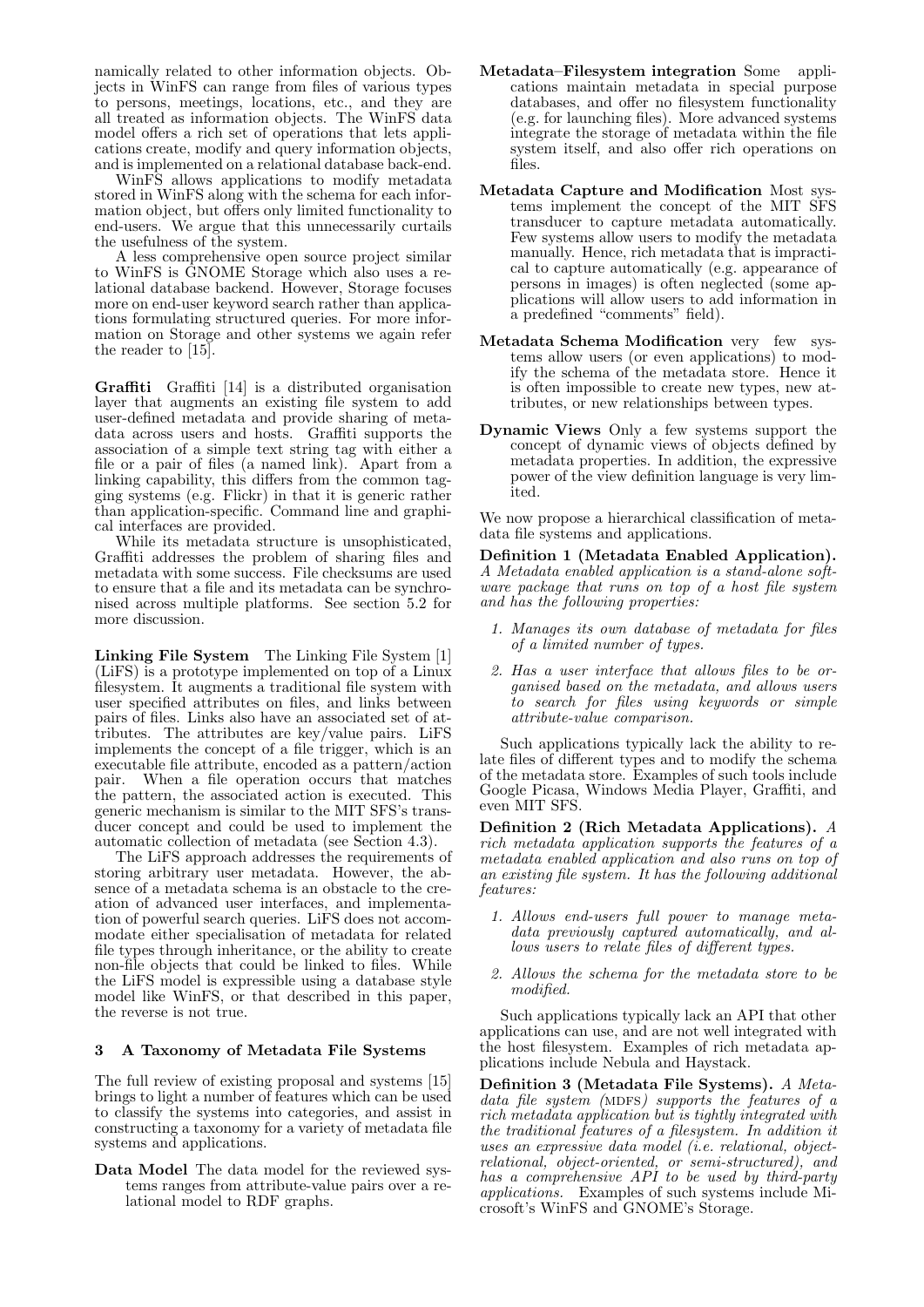Finally we present the definition used in the remainder of this paper.

Definition 4 (Pure Metadata File Systems). A Pure metadata file system is an MDFS built on an object-oriented data model and features a powerful generic graphical user interface allowing end-users to fully manage metadata and schema modification.

WinFS is not a pure MDFS because it is aimed towards software developers rather than end-users. While Microsoft's policy has the advantage of simplifying implementation and has the potential of making the introduction of WinFS on the desktop more palatable, we take the view that it is unnecessarily restrictive and misses the opportunity to present endusers with a potentially revolutionary new approach to file management. Indeed, users of WinFS will need to rely on applications to capture and use metadata and especially on their provisions to associate files of various types. Hence, users will not have access to a generic file browser for this functionality.

# 4 A Model for a Pure MDFS

In this section we present the formal definition of a data model for a metadata file system. What form should such a model take? A model must support the association of named attributes to files, and also have the ability to record relationships between files. A metadata file system must also support non-file entities (e.g. Persons) in order to be able to store complex metadata. A key feature of a pure metadata file system is that users can extend the metadata structure, typically by specialising an existing entity. Specialisation can be implemented using inheritance. The features described so far correspond closely with the entity-relationship data model. However, we will also need to provide special behaviour to entities (see Section  $4.3$ ).

In essence then, the data model we use at the lowest level is almost a subset of the ODMG Object Model [17, 5]. A significant departure from the ODMG model is that the deletion of a class from the schema has novel and unusual semantics. As class deletion implies object deletion, removing a class in the usual manner could also remove files. We define a more sophisticated delete operation (section 4.2.1) that does not result in file deletion.

We support the functions of a metadata file system by defining a series of schemas over the data model. Such schemas naturally form a hierarchy, with the base level ignoring concrete issues such as builtin classes and relationships, an fundamental file attributes. Schemas at higher levels are defined through extending the base level with new classes and attributes, mostly through inheritance. The next level in the hierarchy shown in Figure 1, the minimal schema, provides generic classes, file attributes and relationships. It is the minimum system that could be employed by users of an operating system which includes an MDFS file system.

In many cases this vanilla file system will be extended by operating system vendors and distributors to meet their requirements, for example shipping standard multimedia and word processing document classes and built-in relationships between email and person classes. Organisations could further extend the metadata schema to meet corporate and project specific needs. Finally, individual users can add to the hierarchy of classes if needed.

The rich hierarchy of built-in classes and relationships in the schema that end users will obtain with



Figure 1: Filesystem schema levels

their OS, means that a possible proliferation of mutually incompatible schemas is somewhat mitigated. In addition, any two MDFS volumes will share at least part of the class hierarchy, making data and schema integration issues less of a problem. We discuss this further in Section 5.

We will now define models for a schema and instance of a schema. The operations defined over the schema and instance are the application programming interface (API) to the metadata file system. Like their counterparts in a traditional file system, these would be implemented as system calls and execute in kernel space.

# 4.1 Data Model

The data model is class based, with relationships and simple inheritance. A schema defines classes and relationships between classes. Classes are also elements of an inheritance tree that is part of a schema. In the minimal schema we distinguish between classes that are associated with files (fileable) and those that are not (abstract). An instance over a schema defines instances of classes (objects) and relationship instances.

## 4.1.1 Names, identifiers, and values

The sets of possible class, relationship, attribute, and type names are respectively: *class, rel, att and type.* Objects and files are identified by members of the sets *oid* and *fid*, whereas *value* is the set of values. If  $type = \{t_1 \ldots t_n\}$  and dom t is the set of values associated with type t, then value = dom $(t_1) \cup$  dom $(t_2) \cup$  $\ldots$  dom $(t_n)$ . Each type contains a NULL value.

# 4.1.2 Schema definitions

A schema defines classes, organised into a specialisation hierarchy, and relationships between classes. We define the schema as the triple (class function, hierarchy relation, relationship relation). We define three supplementary functions on classes  $P$  (parent),  $S$  (superclass), and A (attribute), that are used in defining the schema operation semantics, and the instance semantics.

Each class introduces new attributes (class function C below), and instances of a class (objects) will contain the union of attributes defined by all ancestor classes. A class also inherits relationships from its ancestors.

- S The schema  $S = (C, R, H)$ .
- C The class function  $C : class \rightarrow (att \rightarrow type).$
- H The class hierarchy  $H \subseteq class \times class$  such that  $H$  is the set of branches between classes, forming a single, rooted tree. Hence  $(c_1, c_2) \in H$  means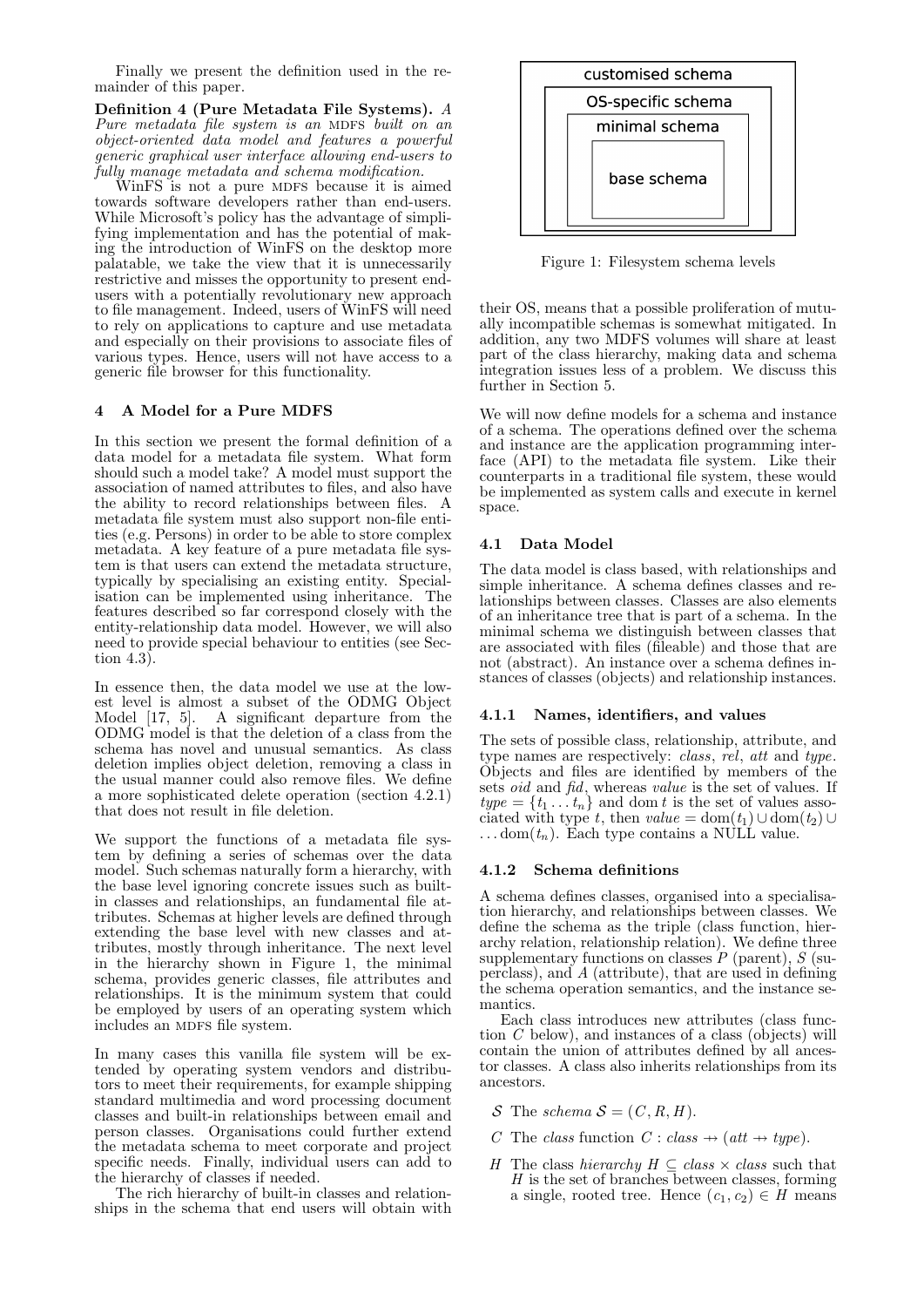that  $c_2$  inherits directly from  $c_1$ , or  $c_1$  is the parent class of  $c_2$  (see P below).

 $\forall (c_1, c_2) \in H \bullet \text{dom}(C(c_2)) \cap \text{dom}(A(c_1) = \emptyset.$ That is, subclasses can only extend a superclass definition.

A few classes and a small hierarchy is predefined in the minimal schema (the base schema is empty). There is a single root class  $(T_C)$ , which has two subclasses  $(F_C \text{ and } A_C)$ . All usercreated classes in the schema inherit from one of these two subclasses.

$$
T_C
$$
 The root of  $H$ .  $T_C \in class$ .  
\n $C(T_C) = \{creationTime \mapsto time\}$   
\n $F_C$  The 'filashle' numerless  $F_C \subseteq \{else\}^C$ 

- $F_C$  The 'fileable' superclass  $F_C \in class$ .  $(T_C, F_C) \in H$ .  $C(F_C) = \{fileId \mapsto fid\}$
- $A_C$  The 'abstract' superclass  $A_C \in class$ .  $(T_C, A_C) \in H \wedge T_C \neq F_C$
- R The set of *relationships*  $R \subseteq rel \times class \times class$ . A class inherits its ancestors' relationships, so the same relationship cannot be defined for the descendant classes.  $\forall (r, c_1, c_2) \in R \bullet \neg \exists (r_1, c_3, c_4) \in R \bullet r =$  $r_1 \wedge c_3 \in S(c_1) \wedge c_4 \in S(c_2).$
- P The parent function on classes  $P : class \rightarrow class$ .  $P = H^{-1}$ .
- S The superclass function  $S : class \rightarrow \mathbb{P}$  class.  $S = P^{+}.$
- A The attribute function on classes.  $A: class \rightarrow (att \rightarrow type).$  $A(c) = \{(a, t) | c' \in S(c) \wedge (c'', t) \in C \wedge c' =$  $c'' \wedge (a, t) \in f$ .  $A(c)$  defines the attributes, some inherited from superclasses, of an object instance of c.

## 4.1.3 Instance

The instance of a schema is modelled by a set of functions that encode the state of objects  $(\tilde{O})$ , and provide a means of identifying objects  $(I_C)$ , and relationship instances  $(I_R)$ . We also present definitions for two functions on object identifiers that are used to reveal the type  $(T)$  of the associated class, and its attributes  $(A<sub>O</sub>)$ . These are used in defining the semantics of the instance operations.

 $\mathcal I$  The instance of schema S.  $\mathcal I = (O, I_C, I_R)$ .

- The object function  $O : \text{oid} \rightarrow (\text{att} \rightarrow \text{value}).$ The familiar object.attribute field access notation can be used as a shorthand:  $\forall o : \text{oid}, a : \text{att} \bullet o.a = O(o)(a)$
- $I_{C}$  The *instance* function identifies objects that have been created as an instance of a class.  $I_C : class \rightarrow \mathbb{P}$  oid.  $\forall c_1, c_2 \in class \bullet c_1 \neq c_2 \Rightarrow I_C(c_1) \cap I_C(c_2) = \emptyset.$ (Object is instance of just one class.)  $\forall (c, s) \in I_C \bullet \forall o \in s \bullet \text{dom}(A(c)) =$  $dom(O(o))$  $\forall (c, s) \in I_C \bullet \forall o \in s \bullet \forall a \in \text{dom}(O(o)) \bullet$  $\tilde{O}(o)(a)$ :  $\tilde{A}(c)(a)$ (A class instance contains precisely the attributes of its instantiating class.)

 $I_R$  The *relationship instance* function  $I_R : (rel \times class \times class) \rightarrow \mathbb{P}(oid \times oid).$ 

 $\forall (r, c_1, c_2) \in R \bullet \forall (o_1, o_2) \in I_R(r, c_1, c_2) \bullet c_1 \in$  $T(o_1) \wedge c_2 \in T(o_2).$ 

T The type function on object identifiers  $T : \text{oid} \rightarrow \mathbb{P} C$ .

 $T = S \circ I_C^{-1}$ 

 $T(o)$  is a set that includes the class c that was used to instantiate  $o$  as well as all the superclasses of c.

 $A_{\Omega}$  The attribute function on object identifiers.  $A_O$  : oid  $\rightarrow$  (att  $\rightarrow$  type).  $A_O = A \circ I_C^{-1}.$ 

# 4.2 Operations

The following operations are sufficient to maintain the schema and an instance of a metadata store. Their semantics are defined with respect to the data model.

For each operation we show state transformations, the return value and, if the operation is partial, the exception condition. A transformation of a relation X is typically described as  $X' = f(X)$ , where X is the state of  $X$  before the operation and  $X'$  the postoperation state.

## 4.2.1 Schema Operations

The following operations populate a schema. Note that the schema "delete" operations also affect the instance. The delete class operation is very powerful and has interesting semantics. It removes the nominated class and all subclasses, and any relationships that relate those classes. Class deletion removes instances of deleted relationships, but objects are not deleted. Objects are instead recast as instances of the parent of the class being deleted. This will result in deletion of some attribute values.

The initial state of the minimal schema is:

$$
S = \{ \{ T_C \mapsto \{creationTime \mapsto time\}, \\ F_C \mapsto \{fileId \mapsto fid\}, \\ A_C \mapsto \emptyset \}, \\ \emptyset, \\ \{ (T_C, F_C), (T_C, A_C) \}
$$

createClass(c, p, m):  $class \times class \times \mathbb{P}(att \times type) \rightarrow bool$  $C' = C \cup \{c \mapsto m\}$ 

$$
H' = H \cup \{(p, c)\}
$$

Returns:  $c \notin \text{dom } C \wedge p \in \text{dom } C$ 

deleteClass $(c)$ :  $class \rightarrow bool$  $C' = C \triangleleft D$  $H' = \{(p, c) \mid (p, c) \in H \wedge p \not\in D \wedge c \not\in d\}$  $R' = \{(r, c_1, c_2) \mid (r, c_1, c_2) \in R \land c_1 \notin D \land c_2 \notin D\}$  $O' = O \oplus \{ (o, O(o) \triangleleft \text{ dom } A(P(c))) \mid c \in T(o) \}$  $I'_C = I_C \triangleleft D$  $I_R^{\gamma} = I_R \triangleleft \{ (r, c_1, c_2) \mid (r, c_1, c_2) \in R \wedge (c_1 \in$  $D \vee c_2 \in D$ } Returns:  $c \in \text{dom } C$ where  $D = \{c\} \cup \{x \mid c \in S(x)\}\$  $\textsf{createRelation}(r, c_1, c_2) \text{: } rel \times class \times class \rightarrow bool$  $R' = R \cup \{(r, c_1, c_2)\}\$ Returns:  $(r, c_1, c_2) \notin R$ deleteRelation $(r, c_1, c_2)$ :  $rel \times class \times class \rightarrow bool$  $R' = R \setminus \{(r, c_1, c_2)\}\$  $I'_R = I_R \triangleleft \{ (r, c_1, c_2) \}$ 

Returns:  $(r, c_1, c_2) \in R$ 

# 4.2.2 Instance Operations

Operations that access the files, but do not update metadata, are not presented here. A small set of operations (open, close, read, write, and position) would be required; only write is likely to affect the contents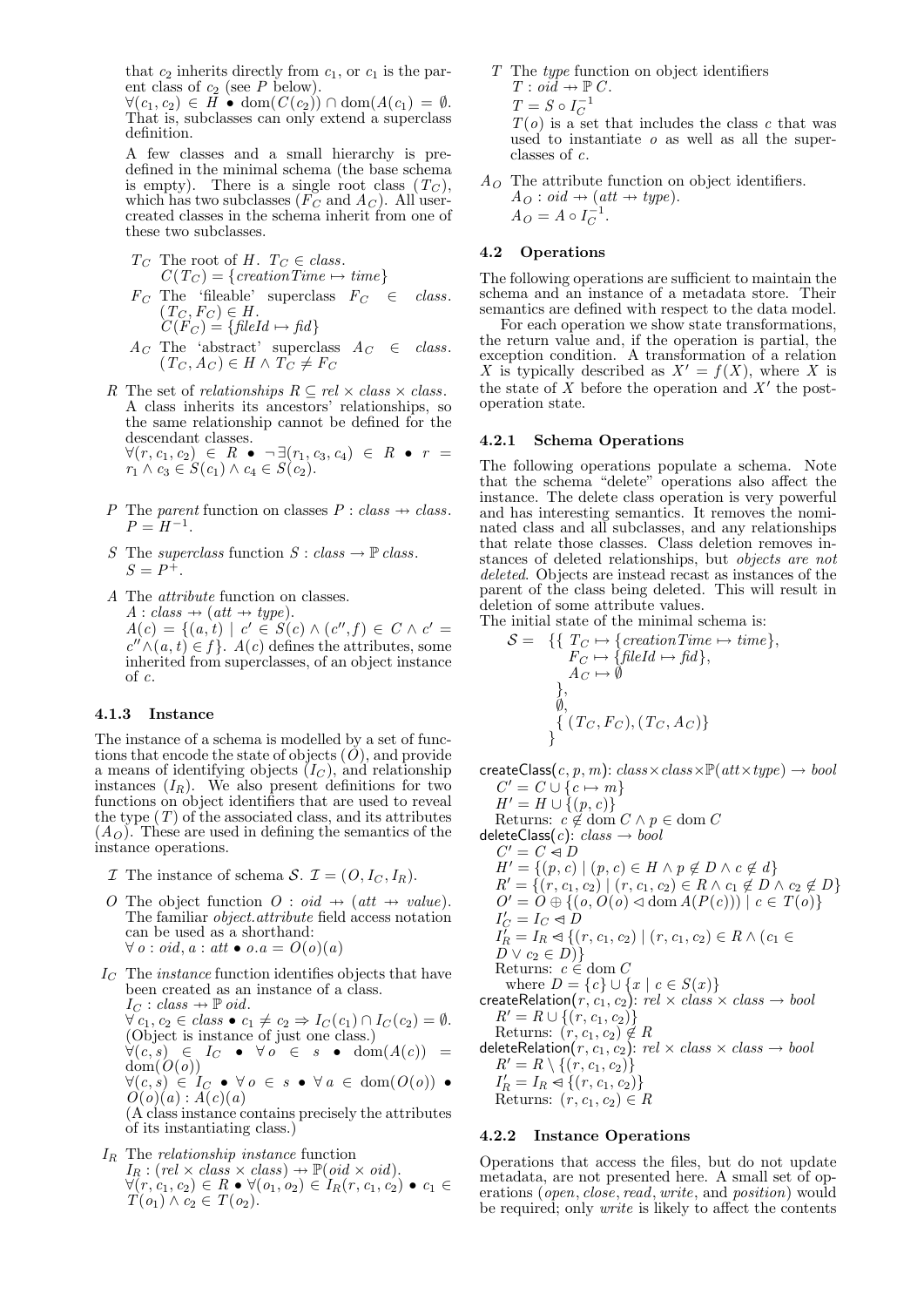of the metadata store; we discuss this is section 4.3. Note also that the createFile and deleteFile operations defined below reflect only the metadata store semantics. *createFile* would create a zero length file in the file store, and deleteFile would remove a file from the file store. Initially,  $\mathcal{I} = \{\emptyset, \emptyset, \emptyset\}$ 

createObject(c):  $class \rightarrow oid$  $O' = O \cup \{(o, \{(a, NULL) \mid a \in \text{dom}(A(c))\})\}$  where  $o \in \text{oid} \land o \notin \text{dom } O$ Exception:  $c \not\in \text{dom } C$ Returns: o deleteObject( $o$ ):  $oid \rightarrow bool$  $O' = O \triangleleft \{ o \}$  $I'_R = \{(r, x_1, x_2) \mid (r, x_1, x_2) \in I_R \land \sigma \neq x_1 \land \sigma \neq x_2\}$ Returns:  $o \in \text{dom } O$ createFile( $o$ ):  $oid \rightarrow bool$ Returns:  $F_C \in T(o) \wedge o$ .fileId = NULL  $\wedge$  setAtt(o, fileId, f) where  $f \in \text{fid} \land \neg \exists o \bullet o.\text{fileId} = f$ deleteFile( $o$ ):  $oid \rightarrow bool$ Returns:  $F_C \in T(o) \land setAttr(o, fileId, NULL)$  $setAtt(o, a, v): \text{oid} \times att \times value \rightarrow \text{bool}$  $O' = O \oplus \{(o, O(o) \oplus \{(a, v)\})\}$ Returns:  $o \in \text{dom } O \wedge a \in \text{dom } A_O(o) \wedge v : A_O(o)(a)$  $getAtt(o, a): \textit{oid} \times \textit{att} \rightarrow \textit{value}$ Exception:  $o \notin \text{dom } O \vee a \notin \text{dom } O(o)$ Returns: o.a relate $(r,\,o_1,\,o_2)$ :  $rel \times oid \times oid \rightarrow bool$  $I'_R = I_R \cup \{((c_1, c_2, r), (o_1, o_2)) | (r_1, c_1, c_2) \in$  $R \wedge r = r_1 \wedge c_1 : T(o_1) \wedge c_2 : T(o_2)$ Returns:  $\exists (r_1, c_1, c_2) \in R \bullet r = r_1 \land c_1 : T(o_1) \land c_2 : T(o_2)$ unrelate $(r, o_1, o_2)$ :  $r \times \mathit{oid} \times \mathit{oid} \rightarrow \mathit{bool}$  $I'_R = I_R \setminus \{(r, o_1, o_2)\}$ Returns:  $(r, o_1, o_2) \in I_R$ isClass(c):  $class \rightarrow bool$ Returns:  $c \in \text{dom } C$ isAtt $(c, a)$ : class  $\times$  att  $\rightarrow$  bool Returns:  $a \in \text{dom } A(c)$ isInstance(o, c): oid  $\times$  class  $\rightarrow$  bool Returns:  $c \in T(o)$ isRelated $(r, o_1, o_2)$ :  $rel \times oid \times oid \rightarrow bool$ Returns:  $\exists (r_1, c_1, c_2) \in R \bullet c_1 \in T(o_1) \land c_2 \in T(o_2) \land r1 = r$ <br>search $(c, f)$ :  $class \times F \rightarrow \mathbb{P} \text{ }oid$ Returns:  $\{o \mid o \in isInstance(o, c) \wedge F\}$ F is a formula with the following syntax<br> $F$  ::=  $atom \mid F \wedge F \mid F \vee F \mid \neg F$  $F$  ::=  $atom \mid F \wedge F \mid F \vee F \mid \neg F$  $\vert \exists o \bullet F \, \vert \, \forall o \bullet F$ 

 $atom \ ::= \ isInstance(o, c) \ | \ isRelated(r, o, o)$  $\vert \, o.a \, \Theta \, o.a \, \vert \, o.a \, \Theta \, k$ where  $c: class, a: att, k: value are constants,$  $\Theta$ : *value*  $\times$  *value*  $\rightarrow$  *bool* is a comparison operator

and  $o:oid$  is a object variable. All variables except o in a query expression must be bound, and expressions must be safe, meaning that they should not return infinite sets.

Example Suppose classes Audio and Wedding exist, as does a relationship MusicUsedInWedding. The following query returns all music by the band Abba listened to while attending a wedding in Oslo:

 $search(Audio, o. $at = 'Abba'$$  $\wedge \exists w (isInstance(w, Wedding))$ ∧ w.location='Oslo'  $\land$  is $Related(MusicUsedInWedding, o, w))).$ 

## 4.3 Extending the Model with MDFS Transducers

In [15] we detail the extension of our model with an active component; due to space constraints we give an informal description.

Firstly, the model's class attributes are extended with system flags. The flag implies access restrictions that work in both the instance and the schema of the model. On the instance side, values of system attributes can be read but not modified by applications and end-users. Modification can only be done by the mdfs system as described further in this section. On the schema side, system attributes cannot be removed from classes, nor can they be modified.

Note that this is not a form of security (see Section 5), as access is not determined on the basis of a user's ID. Instead, this flag only denotes that some attributes are owned by the system and cannot be modified through the interface.

Secondly, classes are extended with behaviour in the form of MDFS Transducers. These are functions<sup>2</sup> that modify the values of an object's system attributes. The transducers are called each time an object's associated file stream is modified (hence also when the file is first created); to this end, the semantics of the file write operation mentioned in section 4.2.2 is modified.

Transducers automatically assign metadata that can (and indeed, should) be captured without user interaction. For example, keywords for a text document, the from field of email messages, or the dimensions of an image. A transducer recursively calls the transducer of its parent class, up to the top-most class  $T<sub>C</sub>$ . This ensures that system attributes such as file size and access time are updated automatically, in this case by the transducers of  $F_C$  and  $T_C$  respectively.

Note that relationships between objects are not set by MDFS Transducers. Indeed, these constitute metadata that requires user interaction. Also note that if an application or end-user creates a new class that contains system attributes, a transducer for the class should also be supplied, otherwise the values of these attributes will always be set to NULL. Finally, transducers may (but are not required to) also set values of non-system attributes if they are currently null, but these may be overwritten by end-users.

# 5 Multiple Users, Multiple Volumes

The model defined in Section 4 is intended for a single user, single volume pure metadata file system. As Figure 2 shows, this basic (or personal) environment is but one of four possible combinations when the twin axes of number of users and number of volumes are considered. The ultimate goal of our research project is to define a metadata file system that allows multiple users and communication with other volumes, whether they be MDFS or other systems on the same computer or accessible over a network. In this section we briefly outline some of the issues involved.

# 5.1 Security Aware MDFS

When several users have access to the information stored in a single MDFS volume, the system will need to provide security. Traditional file systems employ a role-based security method [8] to control read and write access of files' contents. They also impose a very limited degree of security on metadata, in that they can make directories unreadable for some users, thereby hiding file names, sizes, etc. However, the main focus is on securing access to the file's bitstream.

 $2$ An MDFS transducer is a reserved class method similar to a Constructor or Destructor in Object-Oriented programming languages.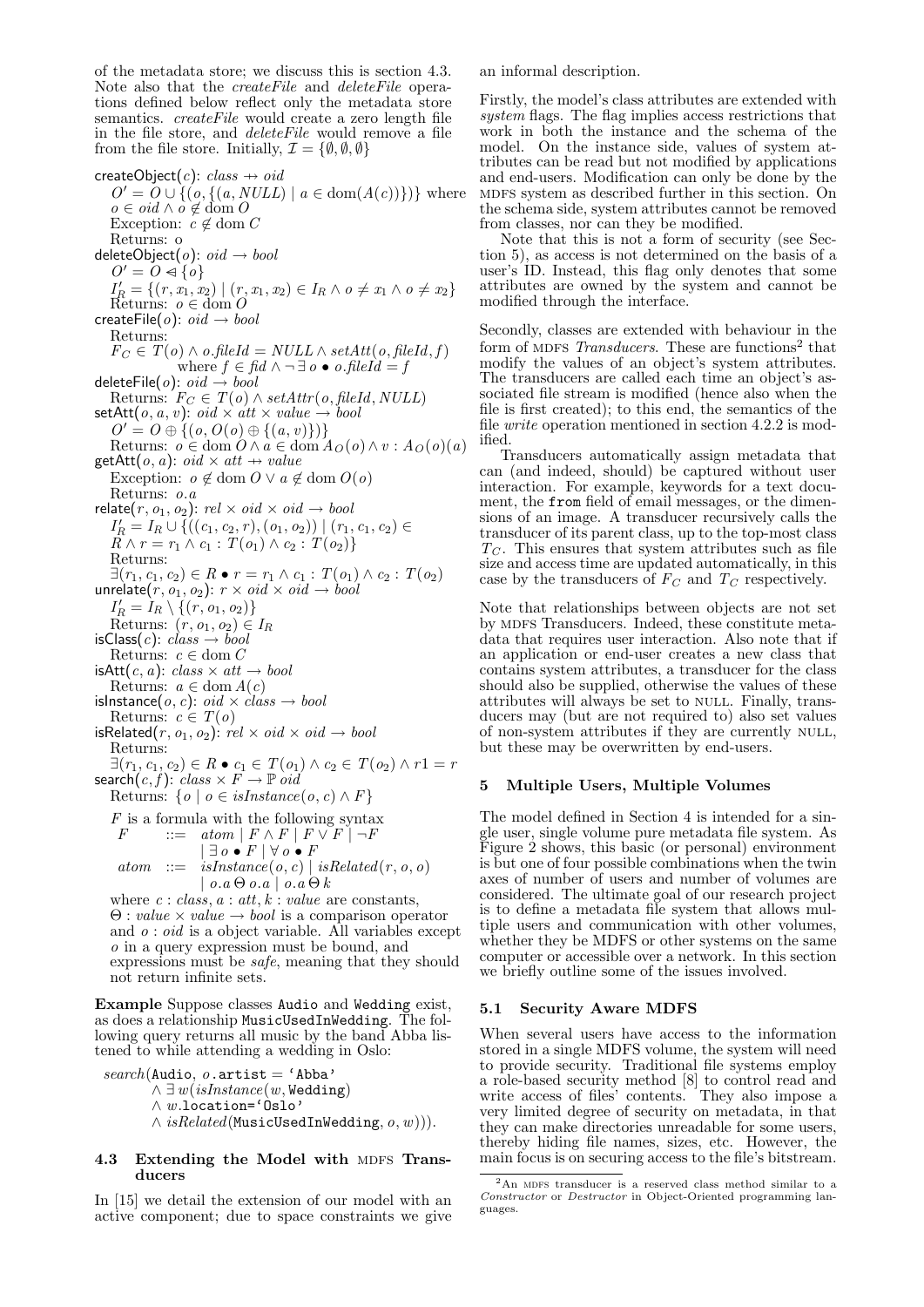

Figure 2: Extending the basic MDFS model to support multiple users and multiple volumes.

Interestingly, database systems also employ rolebased security, but almost exclusively on the schema level. A database's information schema meta schema contains a table that stores users' privileges on such objects as tables and attributes. Databases do not offer security on the instance-level, where for example a user could be prohibited to read or write a tuple if the value of one of its attributes is a specific string.

For metadata file systems, we need role-based security mechanisms that work on the file contents level, the metadata level, and the schema level. It should also allow the use of instance-dependent access rules. For example, we may want to allow user  $A$  to write the content of file  $f_1$  if the metadata field 'owner' is set to A's id, and the size of the file is less than 100 KB. A second user B may be allowed to read metadata associated with a file, but not to update it. Finally a user C may be allowed to create a new class by inheriting from an existing class in the MDFS schema, while other users are not.

We have studied instance-dependent access rules in the context of another research project [4] and aim to investigate their use in the context of metadata file systems.

## 5.2 Network Aware MDFS

There are several scenarios for the use of more than one file system volume. Consider that user A wants to copy a file from a remote network volume into his own MDFS volume. The remote volume may or may not be a MDFS system on its own, but will have some metadata associated to the file. In this scenario, where both the file content and metadata is copied to the local MDFS volume, the system, probably assisted to some degree by the user, needs to decide on a suitable mapping of metadata from the remote volume to the local volume.

Consider a second scenario, where two MDFS volumes exist and communicate via a network. Objects and files exist in one location, but both systems may use each other's objects and files. Clearly this scenario must solve the inherent schema integration problem [2].

In a third scenario user B may want to store all objects and files locally, but the metadata for an object is stored in a remote database. To make the example more concrete, suppose that a university stores data on its students in a central database, and individual lecturers have objects in their MDFSs for each of the students they teach. They can then create relationships between word processing documents and students in their local system. However, the student's metadata is accessed from the central database.

We note that Graffiti[14] is able to solve at least the problems of the first two scenarios, but only because of the simple and uniform tag metadata structure. The Graffiti server is able to synchronise files and metadata on two or more hosts because it does not have to deal with the issue of integrating file systems with different metadata structures.

These scenarios outline different solutions to the problem of letting a single MDFS volume communicate with other data systems. Ideally, a complete MDFS system will support each of the scenarios. We are currently investigating a range of solutions in this context.

## 6 Implementation Issues

#### 6.1 Implementation Choices

Aside from storing files' binary content, a Metadata File System needs to store metadata and make it accessible through a query mechanism. The obvious target for implementing an MDFS is by using a database management system for the metadata, combined with a traditional file system to store file content. However, there are several possible avenues for implementing the model described in this paper. We briefly list some of them.

Employing Databases Since at the core our MDFS model is a subset of the ODMG Object Model, the preferred implementation platform is an ODMG-compliant object-oriented or object-Such a database is ideally equipped to handle class hierarchies and relationships. The actual binary content of individual files need not be stored in the database, however. It is sufficient to store a pointer to a file's inode in the database, and let the underlying file system handle subsequent file access. The database can natively handle queries, and also determine whether views (or Virtual Folders, as described in Section 7) are updatable. However, significant care must be taken in optimising the database and integrating it with the underlying file system.

Using WinFS Microsoft's WinFS was a data storage and management system based on a relational database. It is therefore similar to the previous option. We have reviewed the system in Section 2. The main advantage of using WinFS as an implementation base for a pure MDFS is that it natively supports many of the features that we require. However, the main disadvantage, apart from the incompleteness of the project, is that the metadata schema is not updatable at run time. This means that new classes must be compiled and made available as Dynamic-link Libraries. We argue that end users must be able to modify the schema (in particular the ability to create relationships) in order to achieve the full potential of metadata file systems.

Extending File System architecture It is possible to modify the way in which current file systems store metadata. For example, the POSIX inode structure could be extended to include a set of attribute-name/value pairs, and a set of pointers to other files. However, the notion of class with its specific attributes and its inheritance hierarchy would still be lacking, reducing users' power to model the metadata schema. On the other hand, query efficiency would be much less of an issue.

Use of links Soft links (or shortcuts) could be used to virtually place one file in various directories, the name of which represents a property of the file. As we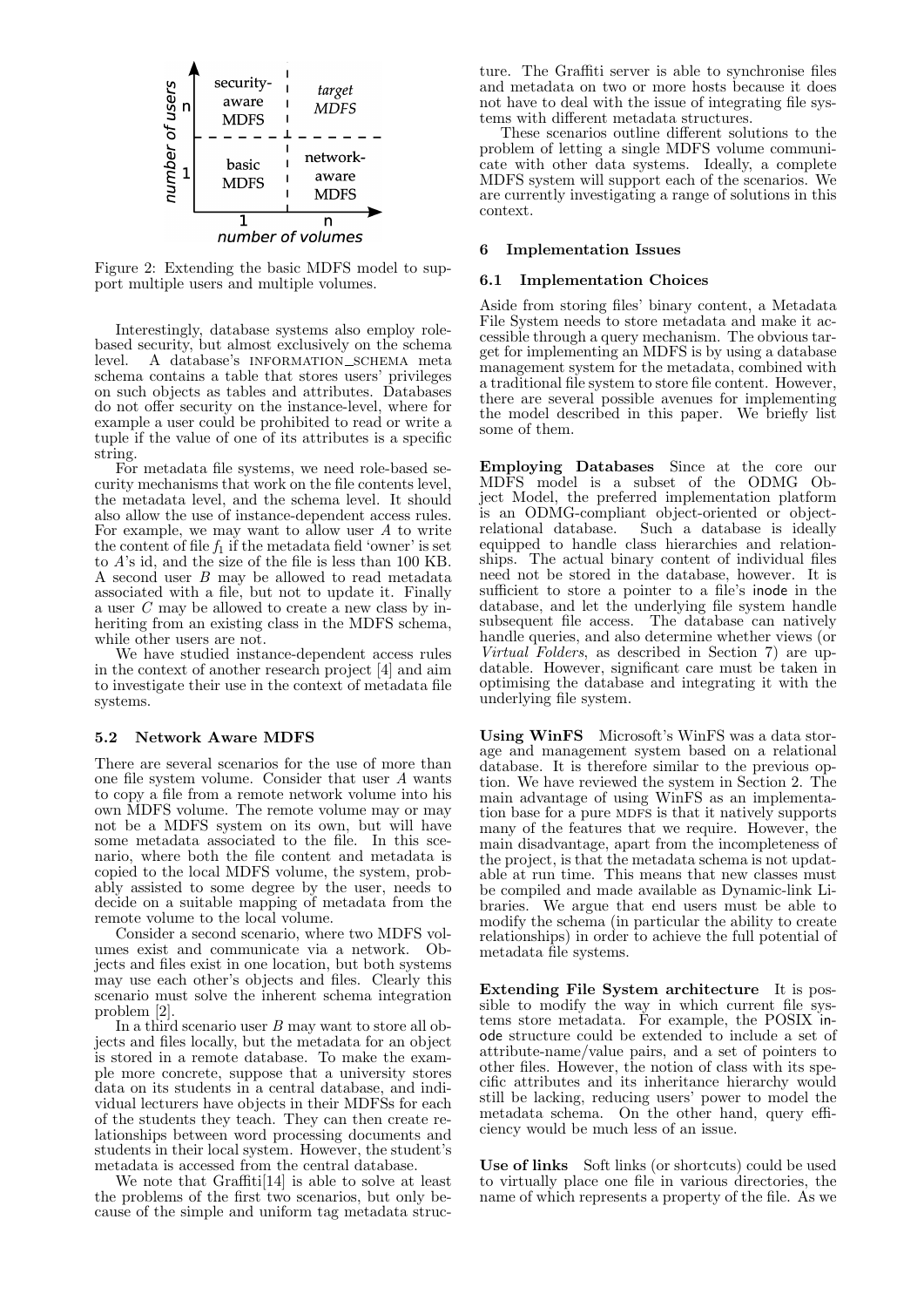mentioned in the Introduction, managing the proliferation of links and directories would be a significant burden. In addition, relationships between files are difficult to represent in this manner.

Tagging File and directory names can be used to associate files with a set of tags. As mentioned in the Introduction, tagging is currently enjoying significant popularity in social web applications. Very likely this is due to the inherent simplicity of the method. Some of the metadata modelling power that we propose in this paper can be simulated by tagging, but concepts such as relationships pose a problem. In addition, querying and keeping tags consistent becomes rather convoluted.

# 6.2 Efficiency

This paper does not discuss efficiency issues as it concentrates on a model without bias towards any of the possible implementation platforms discussed in the previous section. However, it is clear that efficiency will be one of the deciding factors in the success or lack thereof of metadata file systems. We argue that current database technology is sufficiently far evolved to support the real-time data access needs required for this application. In addition, the LiFS [1] approach of storing metadata in new types of non-volatile main memory is a promising avenue of research.

# 6.3 Prototypes

Lasse At present we have finished work on a first tentative prototype of our model. The Lasse prototype was developed on top of a technology preview of Microsoft's WinFS. The main deliverable of Lasse was an MDFS File Browser application which allowed (1) the listing of objects in the MDFS file store, (2) a simplified mechanism to capture rich metadata (see Section 7), and (3) the creation of Virtual Folders (view definitions). The MDFS File Browser underwent a usability analysis by a number of staff in our department, which provided our project with crucial feedback to continue work on the model. The prototype also revealed the limitations of using WinFS as an implementation platform, mainly in the difficulty of letting users change the MDFS schema at run time. Screenshots of Lasse are included in Figures 3 and 4.

Sam We are currently working on a second proofof-concept prototype, dubbed  $Sam$ . It is developed in Linux using the fuse project which allows us to work in user-space and reuse common file browser components. We are using PostgreSQL as the database backend to store metadata, while file content itself will be stored in the default Linux file system. The goal of Sam is to further explore user interface issues; at first through a command-line interface, and later through a graphical layer.

# 7 User Interface Design Decisions

In Section 4.3 we introduced MDFS Transducers which, as in many commercial applications, handle the automatic capture of metadata without the need for user interaction. However, we argue that rich metadata such as links between objects cannot be captured automatically and requires user interaction. We also claim that without an efficient and effective generic GUI technique that helps end-users to rapidly capture rich metadata, MDFS technology will not be successful. In future work we will substantiate our claim by performing a usability study on a number of prototypes which we are implementing. In this section we briefly describe several aspects that have guided us in designing GUI operations for capturing metadata as well as using it in search. Again we refer the reader to [15] for more details.

Central in our approach is the concept of a virtual folder, or dynamic *View*. The visual presentation of a View is similar to a file browser (i.e. a table with one row per file and columns for metadata attributes) available in popular platforms, but Views have significantly different semantics. Files (or rather, fileable objects) may appear in more than one View, while being stored only once. A View is defined on the basis of a structured query (using the search function described in Section 4) and is refreshed each time an object (or set thereof) is "moved" in or out of the View.

The move operation has a new meaning compared to traditional file browsers, and plays a central role in our approach for capturing rich metadata through user interaction. Objects that are dragged into a View will acquire metadata that is needed for the objects to be in the result of the View's definition. If this process is successful the View, when refreshed, will include the new objects. Hence, the View is updatable. There are several cases in which the process can fail; (1) if the objects dragged into the View are of a different type than the View's definition, (2) if the View definition is an unupdatable query, and (3) if read-only attribute values must be changed in order for the objects to appear in the result.

Following [9] we allow more complex queries to be updatable than only those ranging over a single relation (class) and not using aggregation. In particular, the joins that we use in Views contain the equivalent of a where exists subquery and relate primary key (object identifiers) only. Consider the query expression given in Section 4.2.2 and the end-user wanting to drag a set of audio files into a View defined by that query. If there is more than one wedding in the system with location =  $'Oslo'$ , the GUI will prompt the user for clarification. He may want to link the new audio files to just one such wedding (the GUI will display a list to choose from), or in some cases opt for associating the audio files with all weddings that took place in Oslo. As membership in the relationships is decidable at run time, such Views become updatable as well.

Figure 3 illustrates the use of Virtual Folders as a means to capture metadata through a move operation. The screenshots of the Lasse prototype show that initially four Photo objects were selected from the "Photos" Folder and subsequently dragged into the Virtual Folder "Photos with Comments 'Family Holiday'". The second screen then shows the content of the latter, and shows that the four objects have obtained the necessary metadata to belong in the Virtual Folder.

Views are persistent and can be organised into an arbitrary hierarchy by end-users but can also be organised automatically. Since all Views are subsets of the object store, a natural hierarchy based on set containment is implicit in the model. However, as View definitions are First-Order Logic expressions, View containment on the basis of their query definitions is undecidable. Hence, an automatic organisation of Folders will need to work on the instance level and reorganise the hierarchy each time the content of a View is changed. This is a potentially expensive operation that end-users should be able to switch off, but can be optimised by pruning parts of the hierarchy that have not changed.

A large number of other non-trivial issues are asso-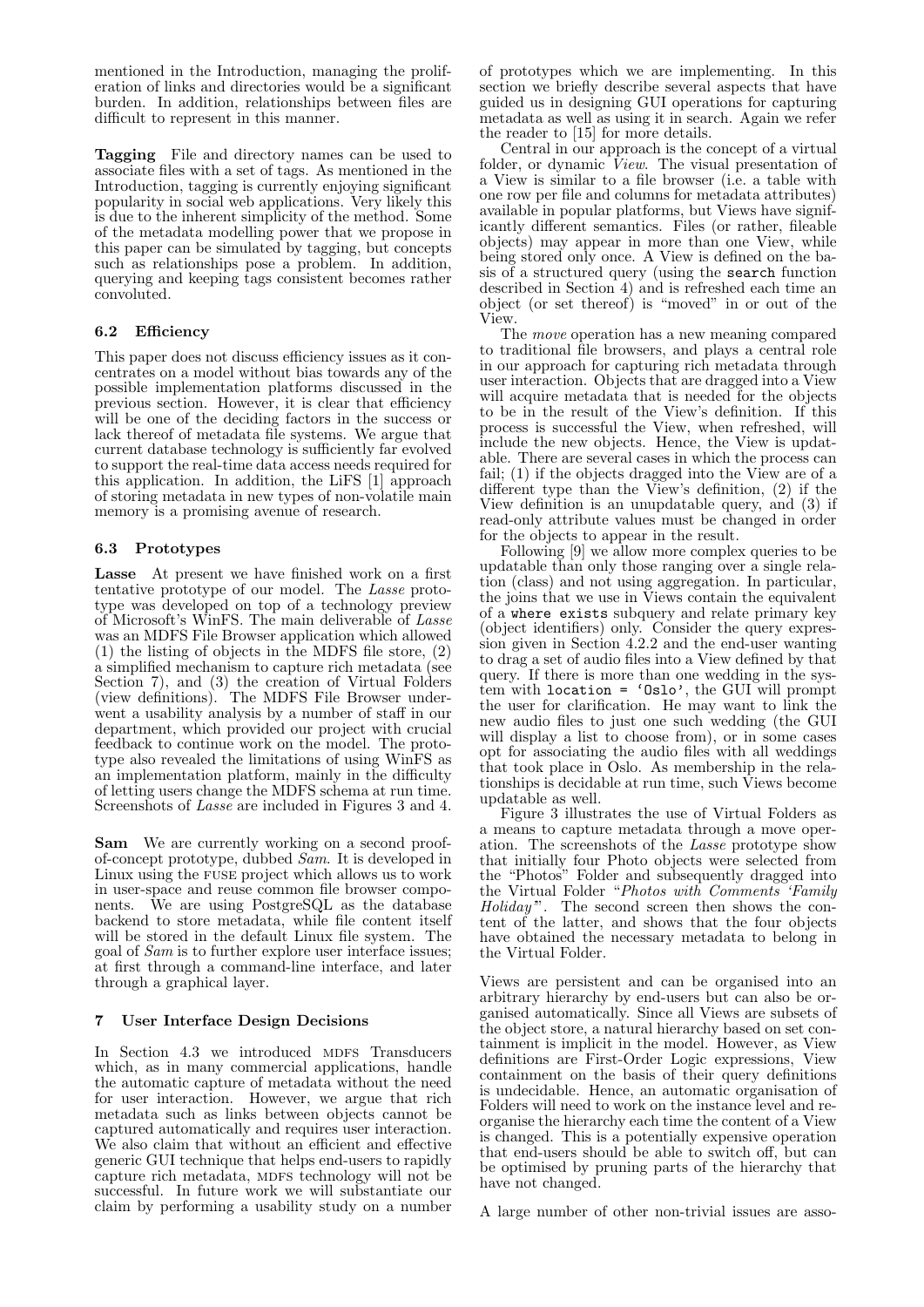

Figure 3: (a) Dragging photos into the Virtual Folder Photos with comment 'Family Holiday', (b) Result after the drag operation, showing that metadata has been updated to make the photos appear in this Virtual Folder.

ciated with the operation of Views as a generic dual mechanism of querying the file store and acquiring new metadata for objects. For example, for a variety of reasons Views should return homogeneous sets of objects (as there always exists a common superclass for objects contained in a view), and it should be straightforward to decide which metadata attributes should be displayed to the user.

Deletion of Views should not result in the deletion of objects contained in the view, whereas the deletion of an object should also delete all relationship instances in which the object participated.

Creating Views should be possible in the GUI in a effective and simple manner. Users could be given a Wizard to create queries, use a Query-by-Example [19] interface (this is the approach we took in Lasse, see Figure 4 for a screenshot), employ a graph-based query language such as PaMaL [10], or orienteer [18] their way through class relationships to construct Views. Regardless of how views are created, users should see immediately whether their view is updatable. This facilitates the creation of a mental model so that users can employ the system more effectively.

Even when a very good structured query-definition interface exists, some users may opt to create a query consisting of key words. This could be either translated to a structured query, or information-retrieval algorithms can be used instead. Virtual Folders with an unstructured query definition can also be saved and placed in a hierarchy, but they are not updatable, and hence cannot be used to capture metadata. These and other issues are detailed in [15].

# 8 Conclusion and Further Work

We have proposed a hierarchy of definitions for metadata applications and file systems based on a comprehensive review of existing implementations and research proposals. We then formally defined a model for a pure MDFS including data model, operations, and behaviour. Finally we described design aspects of a generic graphical user interface for capturing and using metadata in a pure MDFS. We are currently implementing a number of GUI prototypes, including those described here, and are planning a usability study with the aim to discover which strategies are most effective and efficient for capturing rich metadata through end-user interaction.

## References

- [1] Alexander Ames, Nikhil Bobb, Scott Brandt, Adam Hiatt, et al. Richer file system metadata using links and attributes. In Proceedings of the 22nd IEEE / 13th NASA Goddard Conference on Mass Storage Systems and Technologies (MSST05). IEEE, 2005.
- [2] C. Batini, M. Lenzerini, and S. Navathe. A comparative analysis of methodologies for database schema integration. ACM Comput. Surv., 18(4):323–364, 1986.